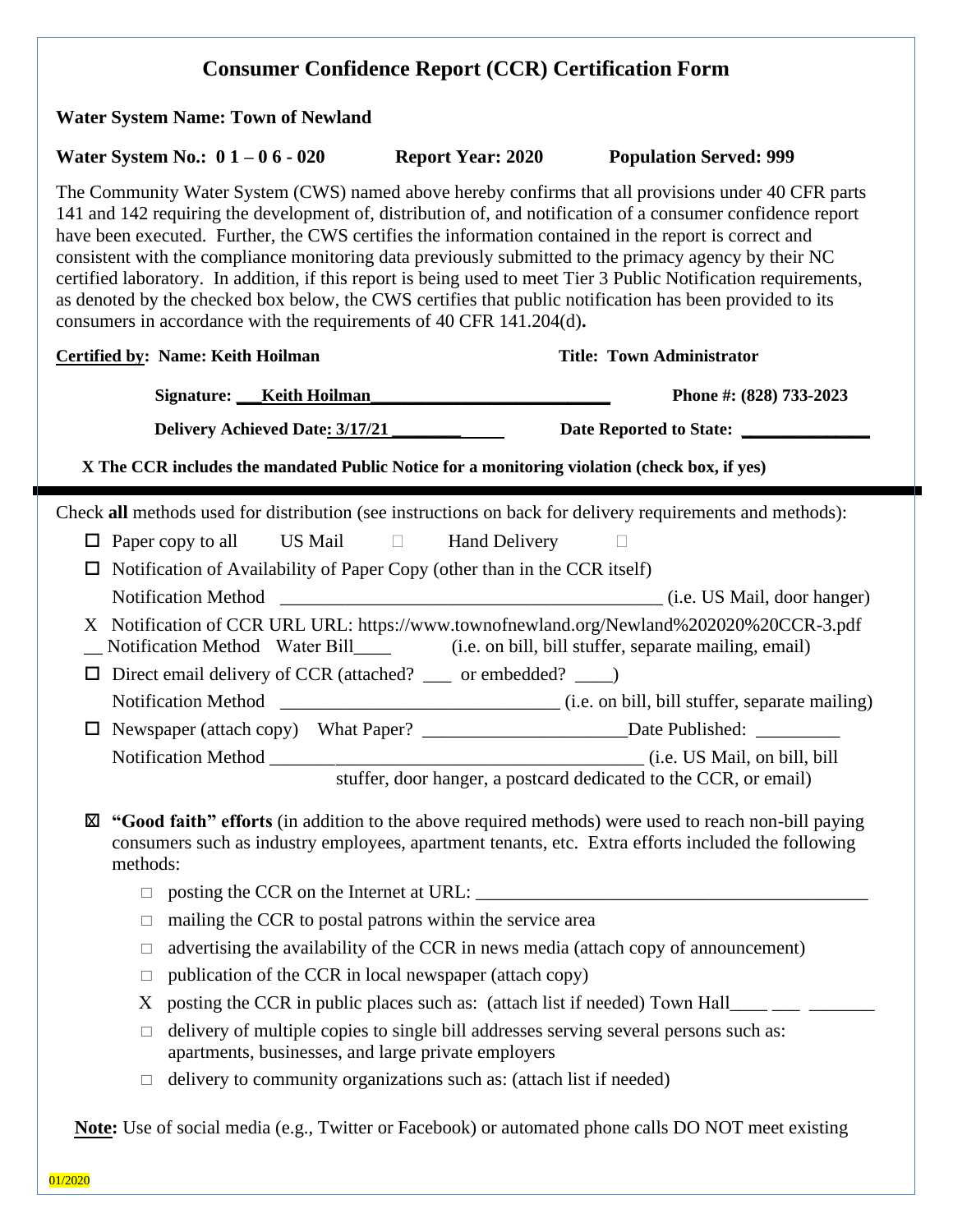CCR distribution methods under the Rule.

# **INSTRUCTIONS**

# **Submittal of your CCR and Certification Form to the Public Water Supply Section**

Beginning in 2018, the CCR for report year 2017 and future years must be submitted using our new ECERT Online Certification application. You must submit your CCR and Certification form using the links provided below. Follow the directions to ensure efficient tracking and receipt of your submittal, expedited review of report data by the Public Water Supply (PWS) Section, and your system's compliance with state and federal regulations.

➢ **CCR Template:** [http://ncdenr.s3.amazonaws.com/s3fs](http://ncdenr.s3.amazonaws.com/s3fs-public/Water%20Resources/files/pws/pnrule/CCR_Template_(with%20Certification%20&%20ECert%20Inst.)_lfr.doc)[public/Water%20Resources/files/pws/pnrule/CCR\\_Template\\_\(with%20Certification%20&%20ECert%20Inst.\)\\_lfr.doc](http://ncdenr.s3.amazonaws.com/s3fs-public/Water%20Resources/files/pws/pnrule/CCR_Template_(with%20Certification%20&%20ECert%20Inst.)_lfr.doc)

➢ **ECERT Online Certification and Submittal of CCR:** <https://pws.ncwater.org/ECERT/pages/default.aspx> For assistance with accessing ECERT please send email to: [PWSS.CCR@ncdenr.gov](mailto:PWSS.CCR@ncdenr.gov) (use 'Return Receipt Requested' to verify PWS Section's receipt.) **Note:** ECERT Access Instructions are located at the following link: [https://files.nc.gov/ncdeq/Water%20Resources/files/pws/compliance/ECERT\\_Access%20Instructions\\_Revision\\_tam\\_lfr.pdf](https://files.nc.gov/ncdeq/Water%20Resources/files/pws/compliance/ECERT_Access%20Instructions_Revision_tam_lfr.pdf)

If you do not have internet access, please submit using the following methods:

- ➢ **By Postal Mail:** Mail your CCR and Certification form to: Public Water Supply Section, 1634 Mail Service Center, Raleigh, NC 27699-1634, Attn: CCR Rule Manager. (Physical Location: Archdale Bldg. 13<sup>th</sup> floor, 512 N. Salisbury St., Raleigh, NC)
- ➢ **By FAX:** FAX your CCR and Certification form to (919) 715-6637, Attn: CCR Rule Manager

# **CCR Customer Direct Delivery Requirements (Based on Population)**

- ➢ **Systems serving 100,000 or more persons must** post the CCR on a publicly-accessible Internet site using a direct URL.
- ➢ **Systems serving 10,000 or more persons must** distribute the CCR by mail or direct delivery.
- ➢ **Systems serving less than 10,000 persons but more than 500 persons must either**: (1) distribute the CCR by mail or direct delivery **OR** (2) notify their customers that the CCR is not being mailed, but it will be in what newspaper(s) and when (attach copy of notice). The complete CCR should be printed in the local newspaper, and a copy of the CCR must be made available upon request. *(The 2nd option is not acceptable if using the CCR for Tier 3 Public Notification!)*
- ➢ **Systems serving 500 or fewer persons must either:** (1) distribute the CCR by mail or direct delivery OR (2) notify their customers that the CCR is not being mailed, and a copy of the CCR must be made available upon request. *(The 2nd option is not acceptable if using the CCR for Tier 3 Public Notification!)*

# **CCR Direct Delivery Methods for Bill-Paying Customers**

|                                     | <b>METHOD DESCRIPTION</b>                                                                        |  |
|-------------------------------------|--------------------------------------------------------------------------------------------------|--|
| <b>CCR DELIVERY METHOD</b>          | (Click link: EPA-CCR Rule Delivery Options Memo January 3, 2013.                                 |  |
|                                     | for referenced Appendix Figures below.)                                                          |  |
| $Mail$ – paper copy                 | CWS mails a paper copy of the CCR to each bill-paying customer.                                  |  |
|                                     | CWS mails to each bill-paying customer a notification that the CCR is available and provides a   |  |
| Mail – notification that CCR is     | direct URL to the CCR on a publicly available site on the Internet where it can be viewed. A     |  |
| available on web site via a direct  | URL that navigates to a web page that requires a customer to search for the CCR or enter other   |  |
| URL                                 | information does not meet the "directly deliver" requirement. The mail method for the            |  |
|                                     | notification may be, but is not limited to, a water bill insert, statement on the water bill or  |  |
|                                     | community newsletter. See Figure 1 in the Appendix.                                              |  |
|                                     | CWS emails to each bill-paying customer a notification that the CCR is available and provides a  |  |
|                                     | direct URL to the CCR on a publicly available site on the Internet. A URL that navigates to a    |  |
| Email – direct URL to $CCR$         | web page that requires a customer to search for the CCR or enter other information does not meet |  |
|                                     | the "directly deliver" requirement. This method may only be used for customers when a CWS        |  |
|                                     | has a valid email address to deliver the CCR electronically. See Figure 2 in the Appendix.       |  |
| Email – CCR sent as an attachment   | CWS emails the CCR as an electronic file email attachment [e.g., portable document format        |  |
| to email                            | (PDF). This method may only be used for customers when a CWS has a valid email address to        |  |
|                                     | deliver the CCR electronically. See Figure 3 in the Appendix.                                    |  |
| Email – CCR sent as an embedded     | CWS emails the CCR text and tables inserted into the body of an email (not as an attachment.)    |  |
| image in an email                   | This method may only be used for customers when a CWS has a valid email address to deliver       |  |
|                                     | the CCR electronically. See Figure 4 in the Appendix.                                            |  |
| Additional electronic delivery that |                                                                                                  |  |
| meets "otherwise directly deliver"  | CWS delivers CCR through a method that "otherwise directly delivers" to each bill-paying         |  |
| requirement                         | customer and in coordination with the primacy agency. This category is intended to encompass     |  |
|                                     | methods or technologies not included above. CWSs and primacy agencies considering new            |  |
| $\alpha + \beta + \gamma + \gamma$  |                                                                                                  |  |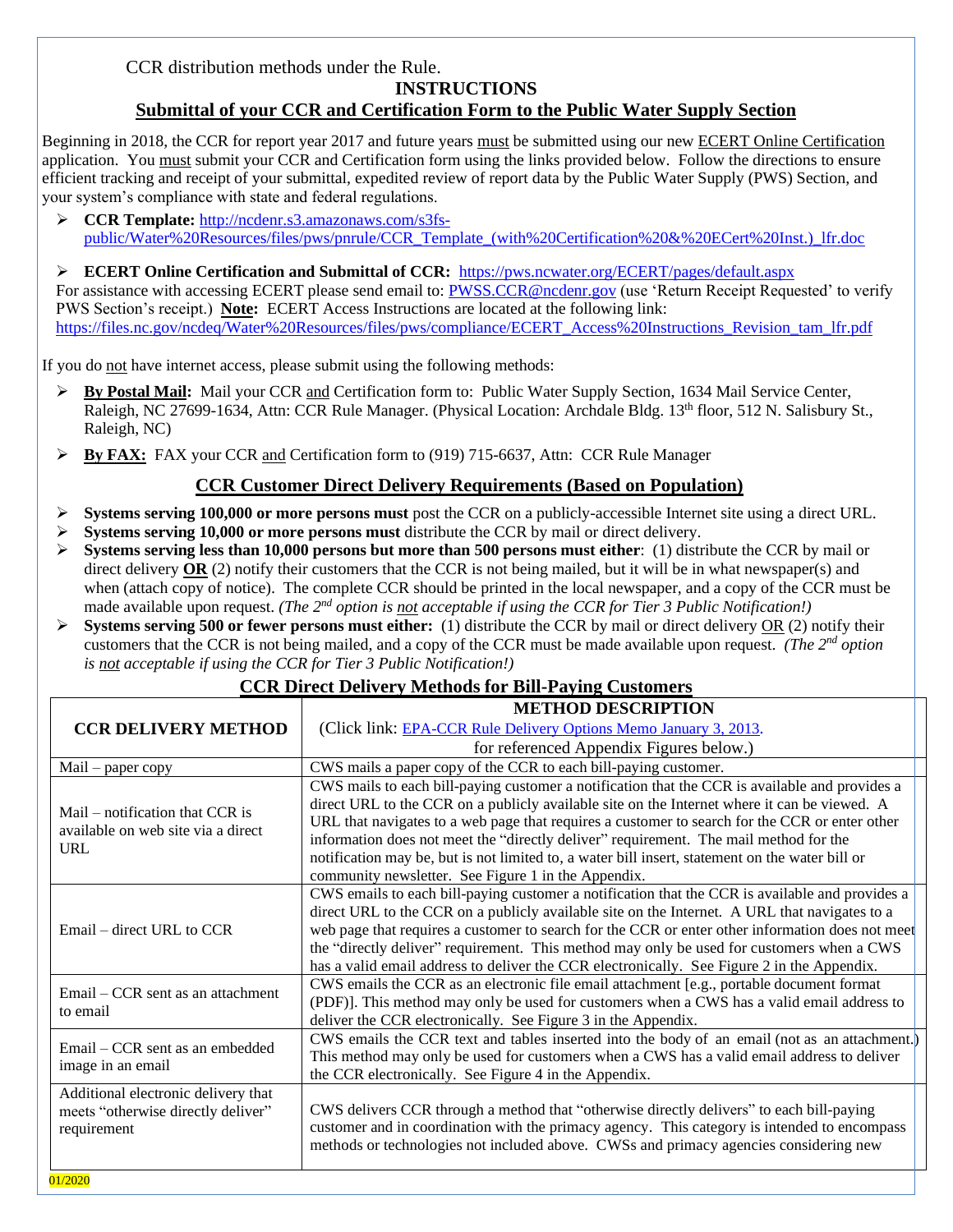methods or technologies should consult with the E PA to ensure it meets the intent of "otherwise directly deliver."

 **Note**: Use of social media or automated phone calls DO NOT meet existing CCR distribution methods under the Rule**.**

# *2020 Annual Drinking Water Quality Report Town of Newland*

Water System Number: **NC 01-06-020**

# **Este informe contiene información muy importante sobre su agua potable. Tradúzcalo o hable con alguien que lo entienda bien.**

We are pleased to present to you this year's Annual Drinking Water Quality Report. This report is a snapshot of last year's water quality. Included are details about your source(s) of water, what it contains, and how it compares to standards set by regulatory agencies. Our constant goal is to provide you with a safe and dependable supply of drinking water. We want you to understand the efforts we make to continually improve the water treatment process and protect our water resources. We are committed to ensuring the quality of your water and to providing you with this information because informed customers are our best allies. **If you have any questions about this report or concerning your** water, please contact Keith E. Hoilman at (828) 733-2023. We want our valued customers to be informed about their water utility. If you want to learn more, please attend any of our regularly scheduled meetings. They are **held at the Town Hall on the first Tuesday of each month at 6:00 pm.**

## **What EPA Wants You to Know**

Drinking water, including bottled water, may reasonably be expected to contain at least small amounts of some contaminants. The presence of contaminants does not necessarily indicate that water poses a health risk. More information about contaminants and potential health effects can be obtained by calling the Environmental Protection Agency's Safe Drinking Water Hotline (800-426- 4791).

Some people may be more vulnerable to contaminants in drinking water than the general population. Immuno-compromised persons such as persons with cancer undergoing chemotherapy, persons who have undergone organ transplants, people with HIV/AIDS or other immune system disorders, some elderly, and infants can be particularly at risk from infections. These people should seek advice about drinking water from their health care providers. EPA/CDC guidelines on appropriate means to lessen the risk of infection by *Cryptosporidium* and other microbial contaminants are available from the Safe Drinking Water Hotline (800- 426-4791).

If present, elevated levels of lead can cause serious health problems, especially for pregnant women and young children. Lead in drinking water is primarily from materials and components associated with service lines and home plumbing. The Town of Newland is responsible for providing high quality drinking water, but cannot control the variety of materials used in plumbing components. When your water has been sitting for several hours, you can minimize the potential for lead exposure by flushing your tap for 30 seconds to 2 minutes before using water for drinking or cooking. If you are concerned about lead in your water, you may wish to have your water tested. Information on lead in drinking water, testing methods, and steps you can take to minimize exposure is available from the Safe Drinking Water Hotline or at [http://www.epa.gov/safewater/lead.](http://www.epa.gov/safewater/lead)

The sources of drinking water (both tap water and bottled water) include rivers, lakes, streams, ponds, reservoirs, springs, and wells. As water travels over the surface of the land or through the ground, it dissolves naturally-occurring minerals and, in some cases, radioactive material, and can pick up substances resulting from the presence of animals or from human activity. Contaminants that may be present in source water include microbial contaminants, such as viruses and bacteria, which may come from sewage treatment plants, septic systems, agricultural livestock operations, and wildlife; inorganic contaminants, such as salts and metals, which can be naturally-occurring or result from urban stormwater runoff, industrial or domestic wastewater discharges, oil and gas production, mining, or farming; pesticides and herbicides, which may come from a variety of sources such as agriculture, urban stormwater runoff, and residential uses; **organic chemical contaminants**, including synthetic and volatile organic chemicals, which are by-products of industrial processes and petroleum production, and can also come from gas stations, urban stormwater runoff, and septic systems; and radioactive contaminants, which can be naturally-occurring or be the result of oil and gas production and mining activities.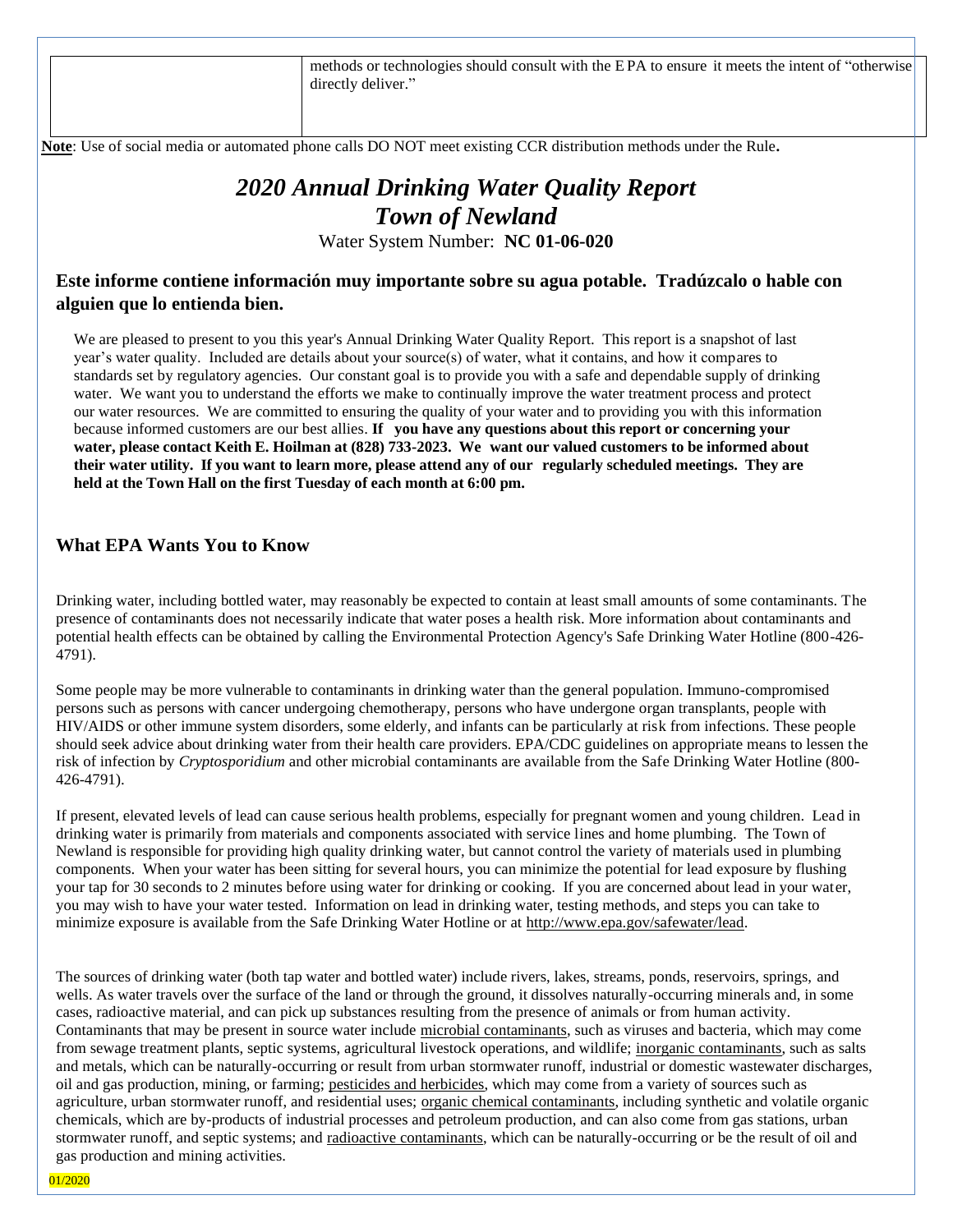In order to ensure that tap water is safe to drink, EPA prescribes regulations which limit the amount of certain contaminants in water provided by public water systems. FDA regulations establish limits for contaminants in bottled water, which must provide the same protection for public health.

# **When You Turn on Your Tap, Consider the Source**

The water used by this system is Groundwater and is drawn from 5 location in the area.

# **Source Water Assessment Program (SWAP) Results**

The North Carolina Department of Environmental Quality (DEQ), Public Water Supply (PWS) Section, Source Water Assessment Program (SWAP) conducted assessments for all drinking water sources across North Carolina. The purpose of the assessments was to determine the susceptibility of each drinking water source (well or surface water intake) to Potential Contaminant Sources (PCSs). The results of the assessment are available in SWAP Assessment Reports that include maps, background information and a relative susceptibility rating of Higher, Moderate or Lower.

The relative susceptibility rating of each source for the Town of Newland was determined by combining the contaminant rating (number and location of PCSs within the assessment area) and the inherent vulnerability rating (i.e., characteristics or existing conditions of the well or watershed and its delineated assessment area). The assessment findings are summarized in the table below:

#### **Susceptibility of Sources to Potential Contaminant Sources (PCSs)**

| <b>Source Name</b> | <b>Susceptibility Rating</b> | <b>SWAP Report Date</b> |
|--------------------|------------------------------|-------------------------|
| Well $# 1$         | Moderate                     | September 9, 2020       |
| Well $# 2$         | Moderate                     | September 9, 2020       |
| Well $# 3$         | Moderate                     | September 9, 2020       |
| Well $#4$          | Moderate                     | September 9, 2020       |
| Well $# 5$         | Moderate                     | September 9, 2020       |

The complete SWAP Assessment report for the Town of Newland may be viewed on the Web at:

<https://www.ncwater.org/?page=600> Note that because SWAP results and reports are periodically updated by the PWS Section, the results available on this web site may differ from the results that were available at the time this CCR was prepared. If you are unable to access your SWAP report on the web, you may mail a written request for a printed copy to: Source Water Assessment Program – Report Request, 1634 Mail Service Center, Raleigh, NC 27699-1634, or email requests to swap@ncdenr.gov. Please indicate your system name, number, and provide your name, mailing address and phone number. If you have any questions about the SWAP report please contact the Source Water Assessment staff by phone at 919-707-9098.

It is important to understand that a susceptibility rating of "higher" does not imply poor water quality, only the system's potential to become contaminated by PCSs in the assessment area.

## **Help Protect Your Source Water**

 **Protection of drinking water is everyone's responsibility. You can help protect your community's drinking water source(s) in several ways: examples: dispose of chemicals properly; take used motor oil to a recycling center, volunteer in your community to participate in group efforts to protect your source, etc.**

**Violations that Your Water System Received for the Report Year**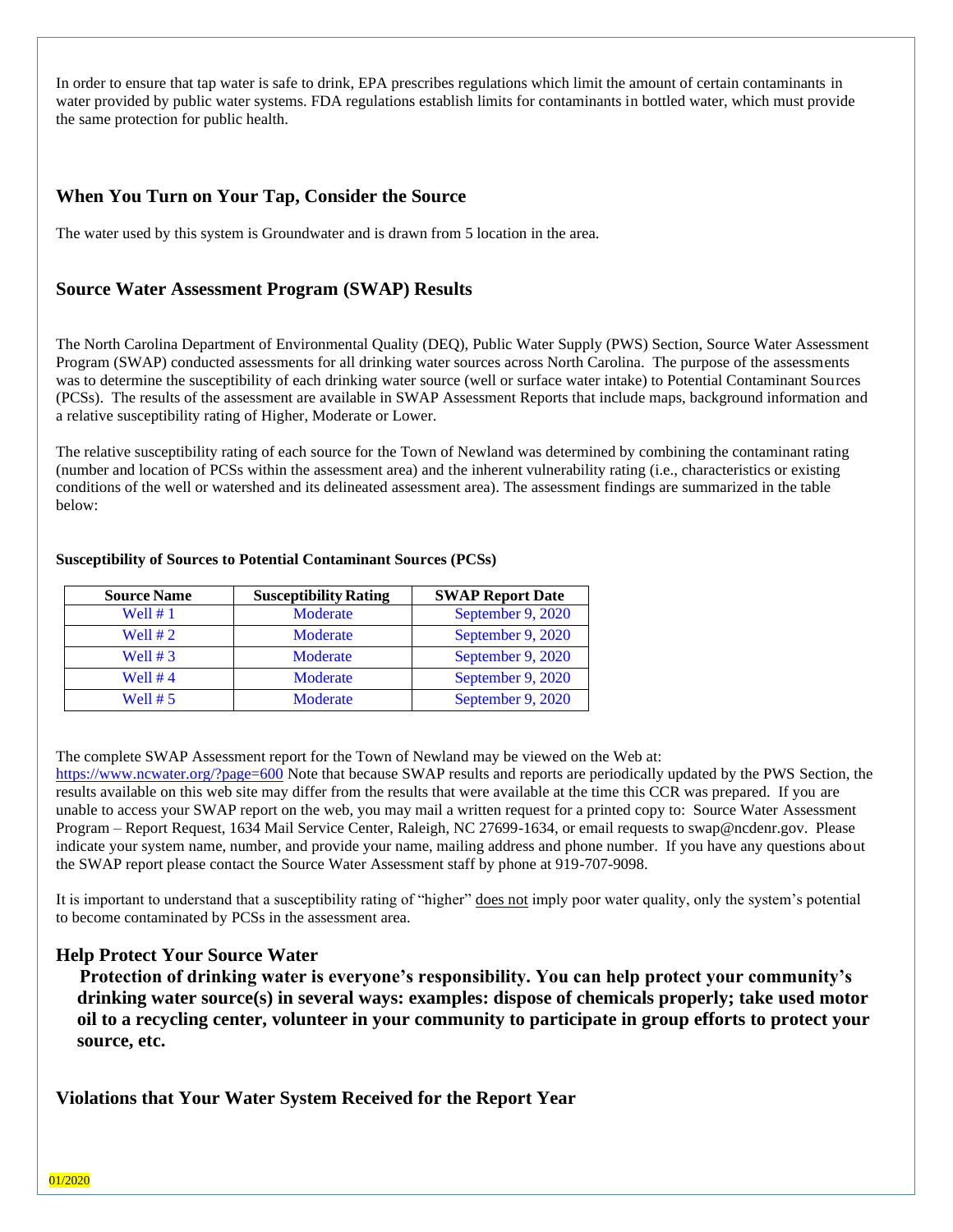During 2020, or during any compliance period that ended in 2020, we received a *Reporting* violation that covered the time period of *May 10, 2020.* We have notified our laboratory to assure this does not happen again.

# **NOTICE TO THE PUBLIC – Reporting Violation**

# **IMPORTANT INFORMATION ABOUT YOUR DRINKING WATER**

# **Reporting Requirement Not Met for the Town of Newland**

We are required to report the results of monitoring of your drinking water for specific contaminants on a regular basis. Results of regular monitoring are an indicator of whether or not your drinking water meets health standards. During the Monthly compliance period beginning April 1, 2020, we did not report the results of monitoring for Total Coliform (routine sample) within the required timeframe.

Our system failed to notify the state drinking water program as required by May 10, 2020. Although public health was not impacted, as our customers, you have a right to know what happened and what we did to correct the situation.

# **What should I do?**

There is nothing you need to do at this time. You do not need to boil your water or take other actions.

## **What is being done?**

While we did not notify the state as quickly as we should have, we have notified the state on May 11, 2020. We are no longer in violation.

*Please share this information with all the other people who drink this water, especially those who may not*  have received this notice directly (for example, people in apartments, nursing homes, schools and *businesses). You can do this by posting this notice in a public place or distributing copies by hand or mail.*

For more information, please contact:

| Responsible Person<br>Keith Hoilman | <b>System Name</b>     | <b>System Address (Street)</b>    |
|-------------------------------------|------------------------|-----------------------------------|
|                                     | <b>Town of Newland</b> | 301 Cranberry Street              |
| <b>Phone Number</b>                 | <b>System Number</b>   | System Address (City, State, Zip) |
| 828-733-2023                        | NC 01-06-020           | Newland, NC 28657                 |

Notice of Violation Date: May 29, 2020

**Date Notice Distributed: \_\_\_\_\_\_\_\_\_\_\_\_\_\_\_\_\_\_\_\_ Method of Distribution:** CCR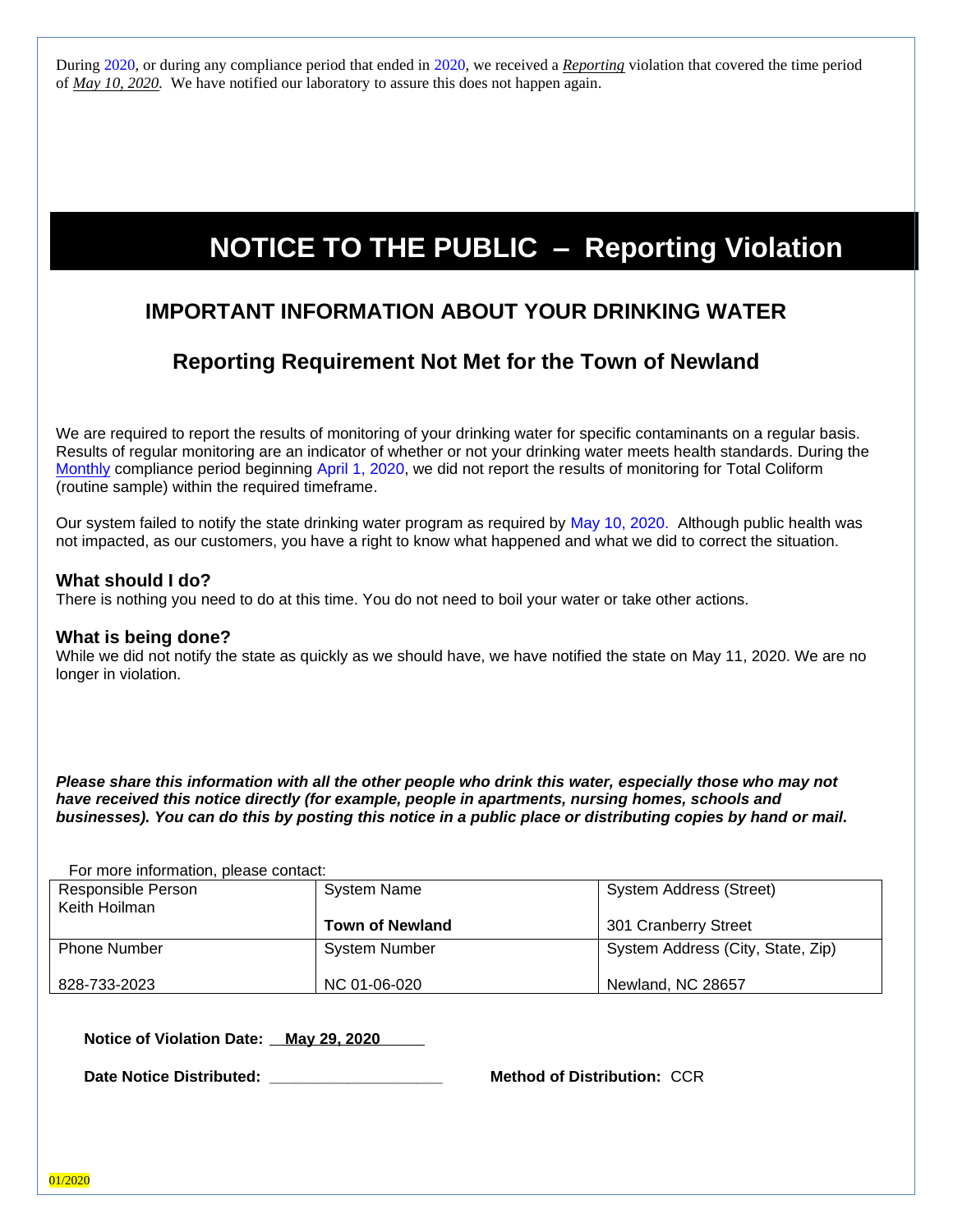|                                                                                                                                                                                                                                                                                                                                                                                                                                                                                                                                                                                                                                                                                                                                                                                        | <b>Public Notification Certification:</b> |        |  |  |  |  |  |  |
|----------------------------------------------------------------------------------------------------------------------------------------------------------------------------------------------------------------------------------------------------------------------------------------------------------------------------------------------------------------------------------------------------------------------------------------------------------------------------------------------------------------------------------------------------------------------------------------------------------------------------------------------------------------------------------------------------------------------------------------------------------------------------------------|-------------------------------------------|--------|--|--|--|--|--|--|
| The public water system named above hereby affirms that public notification has been provided to its consumer in<br>accordance with all delivery, content, format, and deadline requirements specified in 15A NCAC 18C .1523.                                                                                                                                                                                                                                                                                                                                                                                                                                                                                                                                                          |                                           |        |  |  |  |  |  |  |
| Owner/Operator:<br>(Signature)                                                                                                                                                                                                                                                                                                                                                                                                                                                                                                                                                                                                                                                                                                                                                         | (Print Name)                              | (Date) |  |  |  |  |  |  |
|                                                                                                                                                                                                                                                                                                                                                                                                                                                                                                                                                                                                                                                                                                                                                                                        |                                           |        |  |  |  |  |  |  |
| <b>Water Quality Data Tables of Detected Contaminants</b>                                                                                                                                                                                                                                                                                                                                                                                                                                                                                                                                                                                                                                                                                                                              |                                           |        |  |  |  |  |  |  |
| We routinely monitor for over 150 contaminants in your drinking water according to Federal and State laws. The tables below list<br>all the drinking water contaminants that we detected in the last round of sampling for each particular contaminant group. The<br>presence of contaminants does not necessarily indicate that water poses a health risk. Unless otherwise noted, the data presented<br>in this table is from testing done January 1 through December 31, 2020. The EPA and the State allow us to monitor for certain<br>contaminants less than once per year because the concentrations of these contaminants are not expected to vary significantly from<br>year to year. Some of the data, though representative of the water quality, is more than one year old. |                                           |        |  |  |  |  |  |  |
| Unregulated contaminants are those for which EPA has not established drinking water standards. The purpose of<br>unregulated contaminant monitoring is to assist EPA in determining the occurrence of unregulated contaminants in<br>drinking water and whether future regulations are warranted.                                                                                                                                                                                                                                                                                                                                                                                                                                                                                      |                                           |        |  |  |  |  |  |  |
| <b>Important Drinking Water Definitions:</b>                                                                                                                                                                                                                                                                                                                                                                                                                                                                                                                                                                                                                                                                                                                                           |                                           |        |  |  |  |  |  |  |
| <b>Not-Applicable</b> $(N/A)$ – Information not applicable/not required for that particular water system or for that particular rule.                                                                                                                                                                                                                                                                                                                                                                                                                                                                                                                                                                                                                                                  |                                           |        |  |  |  |  |  |  |
| <b>Non-Detects (ND)</b> - Laboratory analysis indicates that the contaminant is not present at the level of detection set for the particular<br>methodology used.                                                                                                                                                                                                                                                                                                                                                                                                                                                                                                                                                                                                                      |                                           |        |  |  |  |  |  |  |
| Parts per million (ppm) or Milligrams per liter (mg/L) - One part per million corresponds to one minute in two years or a single<br>penny in \$10,000.                                                                                                                                                                                                                                                                                                                                                                                                                                                                                                                                                                                                                                 |                                           |        |  |  |  |  |  |  |
| Parts per billion (ppb) or Micrograms per liter $(ug/L)$ - One part per billion corresponds to one minute in 2,000 years, or a single<br>penny in \$10,000,000.                                                                                                                                                                                                                                                                                                                                                                                                                                                                                                                                                                                                                        |                                           |        |  |  |  |  |  |  |
| <i>Picocuries per liter (pCi/L)</i> - Picocuries per liter is a measure of the radioactivity in water.                                                                                                                                                                                                                                                                                                                                                                                                                                                                                                                                                                                                                                                                                 |                                           |        |  |  |  |  |  |  |
| <b>Million Fibers per Liter (MFL)</b> - Million fibers per liter is a measure of the presence of asbestos fibers that are longer than 10<br>micrometers.                                                                                                                                                                                                                                                                                                                                                                                                                                                                                                                                                                                                                               |                                           |        |  |  |  |  |  |  |
| <b>Nephelometric Turbidity Unit (NTU)</b> - Nephelometric turbidity unit is a measure of the clarity of water. Turbidity in excess of 5<br>NTU is just noticeable to the average person.                                                                                                                                                                                                                                                                                                                                                                                                                                                                                                                                                                                               |                                           |        |  |  |  |  |  |  |
| Action Level (AL) - The concentration of a contaminant which, if exceeded, triggers treatment or other requirements which a water<br>system must follow.                                                                                                                                                                                                                                                                                                                                                                                                                                                                                                                                                                                                                               |                                           |        |  |  |  |  |  |  |
| <b>Treatment Technique (TT) -</b> A required process intended to reduce the level of a contaminant in drinking water.                                                                                                                                                                                                                                                                                                                                                                                                                                                                                                                                                                                                                                                                  |                                           |        |  |  |  |  |  |  |
| Maximum Residual Disinfection Level (MRDL) - The highest level of a disinfectant allowed in drinking water. There is<br>convincing evidence that addition of a disinfectant is necessary for control of microbial contaminants.                                                                                                                                                                                                                                                                                                                                                                                                                                                                                                                                                        |                                           |        |  |  |  |  |  |  |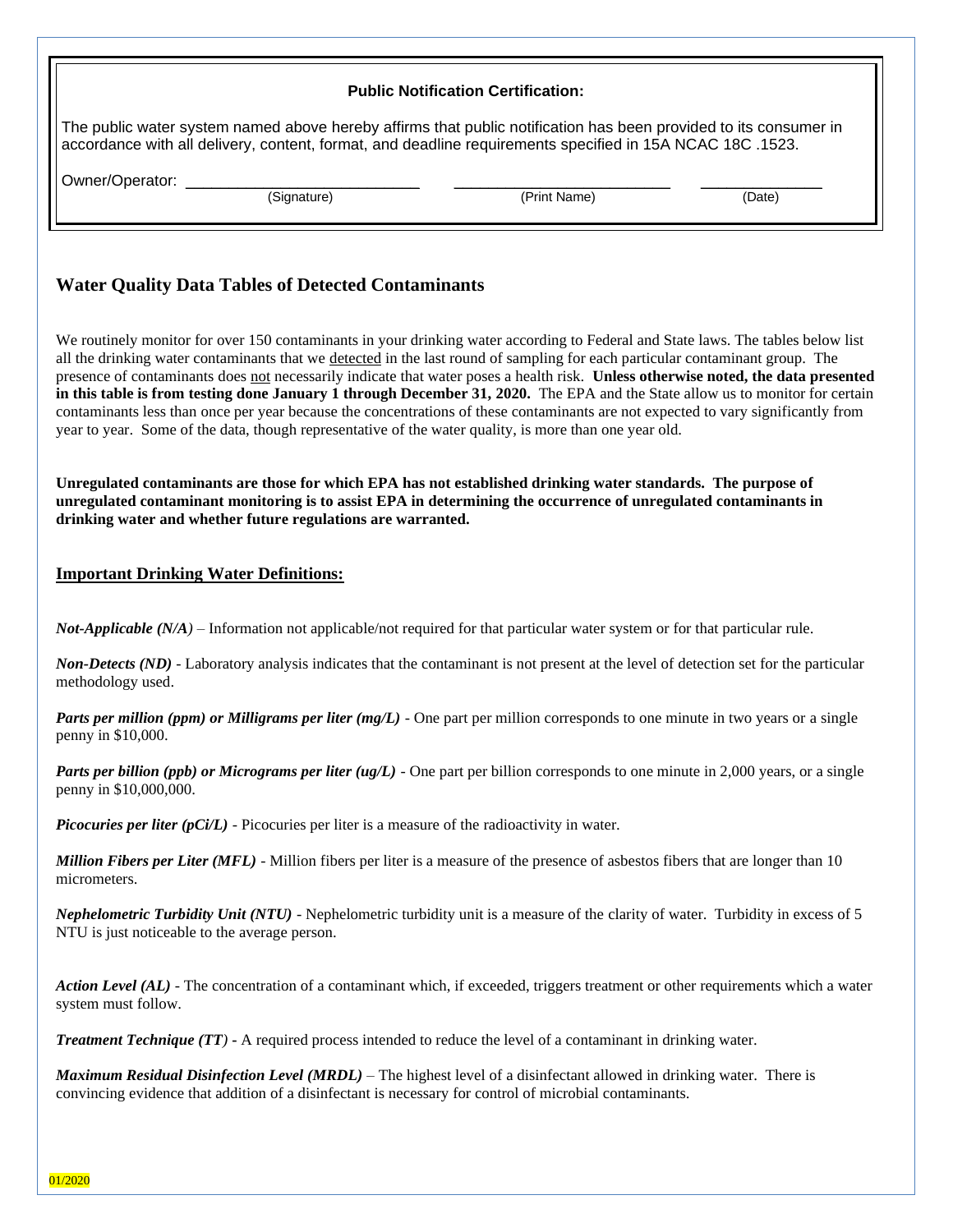*Maximum Residual Disinfection Level Goal (MRDLG)* – The level of a drinking water disinfectant below which there is no known or expected risk to health. MRDLGs do not reflect the benefits of the use of disinfectants to control microbial contaminants.

*Locational Running Annual Average (LRAA)* – The average of sample analytical results for samples taken at a particular monitoring location during the previous four calendar quarters under the Stage 2 Disinfectants and Disinfection Byproducts Rule.

*Maximum Contaminant Level (MCL)* - The highest level of a contaminant that is allowed in drinking water. MCLs are set as close to the MCLGs as feasible using the best available treatment technology.

*Maximum Contaminant Level Goal (MCLG)* - The level of a contaminant in drinking water below which there is no known or expected risk to health. MCLGs allow for a margin of safety.

# **Tables of Detected Contaminants**

#### **REVISED TOTAL COLIFORM RULE:**

#### **Microbiological Contaminants in the Distribution System**

| Contaminant (units)                              | <b>MCL</b><br>Violation<br>Y/N | Your<br>Water | <b>MCLG</b> | MCL.                                                                                                                                                                                                                                                                                                                                                                                                                      | Likely Source of<br>Contamination       |
|--------------------------------------------------|--------------------------------|---------------|-------------|---------------------------------------------------------------------------------------------------------------------------------------------------------------------------------------------------------------------------------------------------------------------------------------------------------------------------------------------------------------------------------------------------------------------------|-----------------------------------------|
| Total Coliform Bacteria<br>(presence or absence) | N/A                            | N/A           | N/A         | $TT^*$                                                                                                                                                                                                                                                                                                                                                                                                                    | Naturally present in the<br>environment |
| E. coli<br>(presence or absence)                 | N                              | Absent        | $\theta$    | Routine and repeat samples are total<br>coliform-positive and either is $E$ . coli-<br>positive or system fails to take repeat<br>samples following $E$ . <i>coli</i> -positive routine<br>sample or system fails to analyze total<br>coliform-positive repeat sample for $E$ . coli<br>Note: If either an original routine sample<br>and/or its repeat samples(s) are $E$ . coli<br>positive, a Tier 1 violation exists. | Human and animal fecal waste            |

#### **Inorganic Contaminants**

| Contaminant (units) | Sample<br>Date | MCL<br>Violation<br>Y/N | Your<br>Water | Range<br>High<br>Low | MCLG | <b>MCL</b> | Likely Source of Contamination                                                                   |
|---------------------|----------------|-------------------------|---------------|----------------------|------|------------|--------------------------------------------------------------------------------------------------|
| Barium (ppm)        | 6/06/17        | N                       | 0.511<br>ppm  | $0.0 - 0.511$<br>ppm |      |            | Discharge of drilling wastes; discharge<br>from metal refineries: erosion of natural<br>deposits |

#### **Nitrate/Nitrite Contaminants: Well 1**

| Contaminant (units)            | Sample<br>Date | MCL<br>Violation<br>Y/N | Your<br>Water | Range<br>High<br>$L$ <sub>O</sub> W | <b>MCLG</b> | <b>MCL</b> | Likely Source of Contamination                                                                    |
|--------------------------------|----------------|-------------------------|---------------|-------------------------------------|-------------|------------|---------------------------------------------------------------------------------------------------|
| Nitrate (as Nitrogen)<br>(ppm) | 10/10/20       | N                       | $1.3$ ppm     | N/A                                 | 10          | 10         | Runoff from fertilizer use; leaching from<br>septic tanks, sewage; erosion of natural<br>deposits |

#### **Nitrate/Nitrite Contaminants: Well 2**

| Contaminant (units)                      | Date     | Violation<br>Y/N | Water  | High<br>Low | MCLG | MCL | Likely Source of Contamination                                                                    |
|------------------------------------------|----------|------------------|--------|-------------|------|-----|---------------------------------------------------------------------------------------------------|
| Nitrate (as Nitrogen)<br>(ppm)<br>1/2020 | 10/10/20 | N                | .3 ppm | N/A         | 10   | 10  | Runoff from fertilizer use; leaching from<br>septic tanks, sewage; erosion of natural<br>deposits |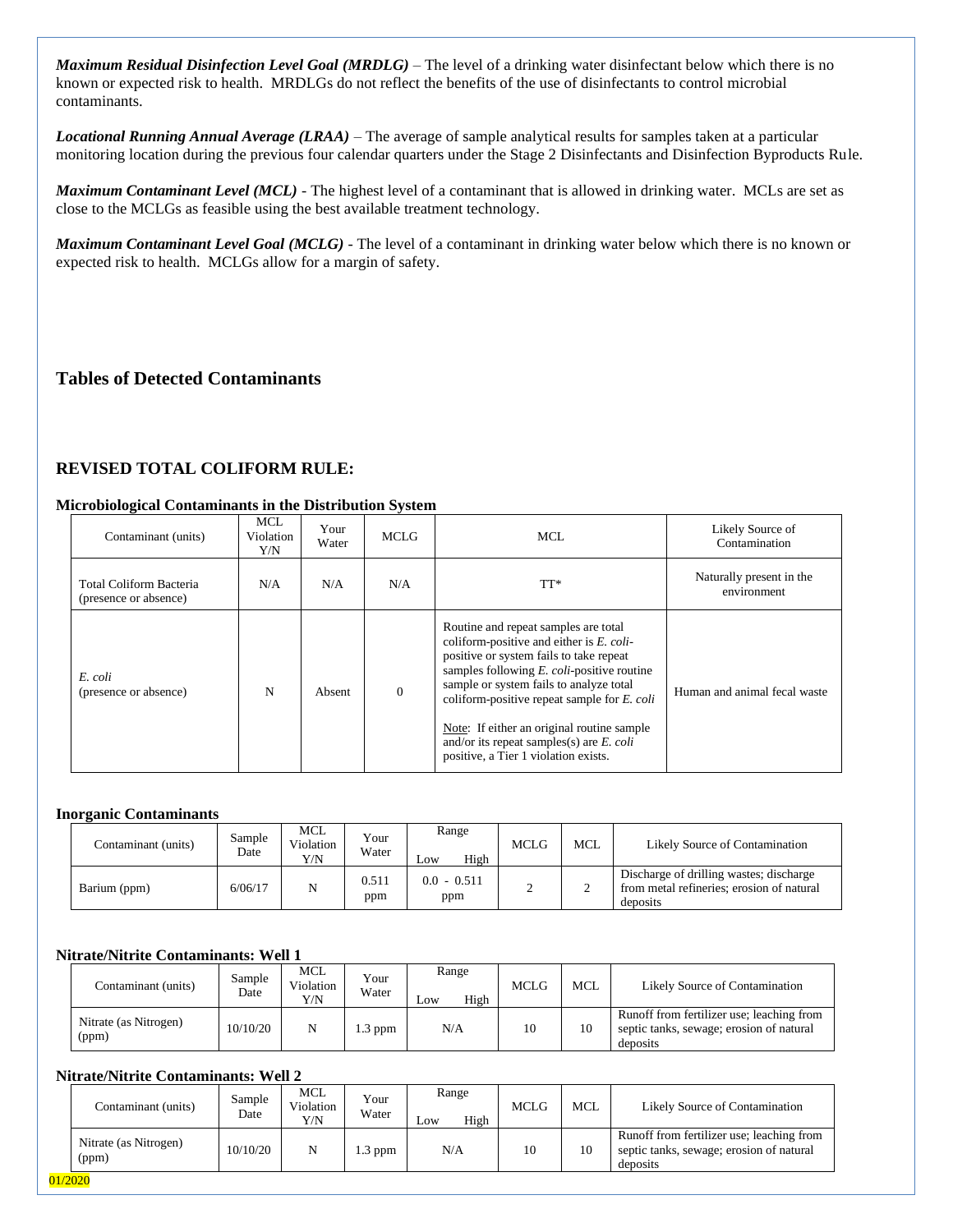## **Nitrate/Nitrite Contaminants: Well 3**

| Contaminant (units)            | Sample<br>Date | MCL<br>Violation<br>Y/N | Your<br>Water | Range<br>High<br>LOW | <b>MCLG</b> | <b>MCL</b> | Likely Source of Contamination                                                                    |
|--------------------------------|----------------|-------------------------|---------------|----------------------|-------------|------------|---------------------------------------------------------------------------------------------------|
| Nitrate (as Nitrogen)<br>(ppm) | 10/10/20       | N                       | l .4 ppm      | N/A                  | 10          | 10         | Runoff from fertilizer use; leaching from<br>septic tanks, sewage; erosion of natural<br>deposits |

#### **Nitrate/Nitrite Contaminants: Well 4**

| Contaminant (units)            | Sample<br>Date | <b>MCL</b><br>Violation<br>Y/N | Your<br>Water | Range<br>High<br>LOW | MCLG | MCL | Likely Source of Contamination                                                                    |
|--------------------------------|----------------|--------------------------------|---------------|----------------------|------|-----|---------------------------------------------------------------------------------------------------|
| Nitrate (as Nitrogen)<br>(ppm) | 10/10/20       | N                              | $1.7$ ppm     | N/A                  | 10   |     | Runoff from fertilizer use; leaching from<br>septic tanks, sewage; erosion of natural<br>deposits |

#### **Nitrate/Nitrite Contaminants: Well 5**

| Contaminant (units)            | Sample<br>Date | <b>MCL</b><br>Violation<br>Y/N | Your<br>Water  | Range<br>High<br>Low | MCLG | <b>MCL</b> | Likely Source of Contamination                                                                    |
|--------------------------------|----------------|--------------------------------|----------------|----------------------|------|------------|---------------------------------------------------------------------------------------------------|
| Nitrate (as Nitrogen)<br>(ppm) | 10/10/20       | N                              | $\ldots$ 6 ppm | N/A                  | 10   | 10         | Runoff from fertilizer use; leaching from<br>septic tanks, sewage; erosion of natural<br>deposits |

**Nitrate:** *Nitrate in drinking water at levels above 10 ppm is a health risk for infants of less than six months of age. High nitrate levels in drinking water can cause blue baby syndrome. Nitrate levels may rise quickly for short periods of time because of rainfall or agricultural activity. If you are caring for an infant you should ask advice from your health care provider.* 

#### **Asbestos Contaminant**

#### **Lead and Copper Contaminants**

| Contaminant (units)                           | Sample<br>Date | Your<br>Water | Number of<br>sites found<br>above the AL | MCLG. | AL       | Likely Source of Contamination                                          |
|-----------------------------------------------|----------------|---------------|------------------------------------------|-------|----------|-------------------------------------------------------------------------|
| Copper (ppm)<br>(90 <sup>th</sup> percentile) | 9/19/19        | $.286$ ppm    |                                          | 1.3   | $AL=1.3$ | Corrosion of household plumbing<br>systems; erosion of natural deposits |
| Lead (ppb)<br>(90 <sup>th</sup> percentile)   | 9/19/19        | ND.           |                                          |       | $AL=15$  | Corrosion of household plumbing<br>systems; erosion of natural deposits |

#### **Radiological Contaminants**

**Well 2**

| Contaminant (units)       | Sample<br>Date | MCL<br>Violation<br>Y/N | Your<br>Water          | <b>MCLG</b> | MCL | Likely Source of Contamination |
|---------------------------|----------------|-------------------------|------------------------|-------------|-----|--------------------------------|
| Combined radium $(pCi/L)$ | 2017           | N                       | $1.0 \,\mathrm{pCi/L}$ |             |     | Erosion of natural deposits    |

# **RadioactiveContaminants**

**Well 4**

| Contaminant (units)       | Sample<br>Date | MCL<br>Violation<br>Y/N | Your<br>Water | MCLG | <b>MCL</b> | Likely Source of Contamination |
|---------------------------|----------------|-------------------------|---------------|------|------------|--------------------------------|
| Combined radium $(pCi/L)$ | 2017           |                         | .0 $pCi/L$    |      |            | Erosion of natural deposits    |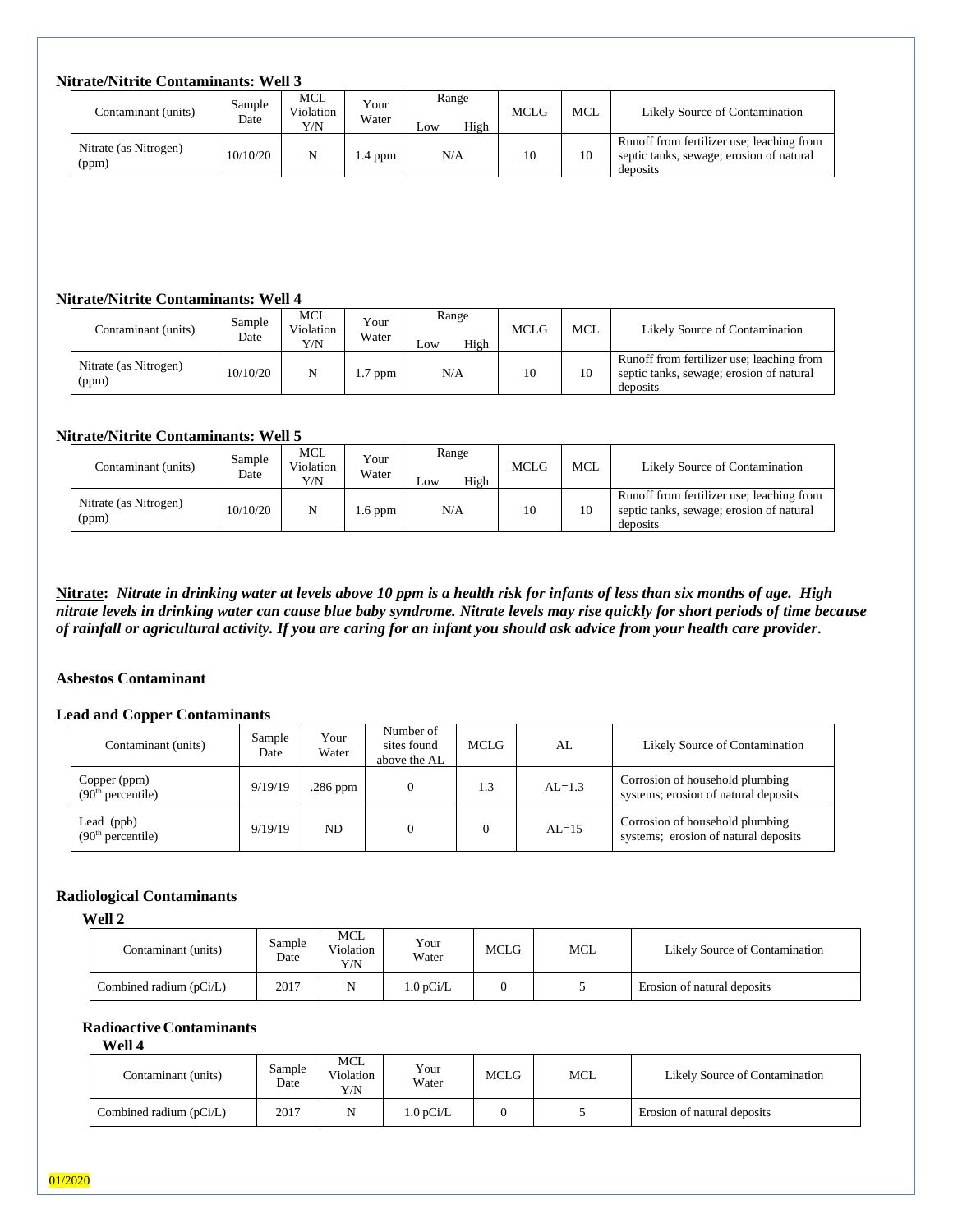#### **Disinfectant Residuals Summary**

|                | Year<br>Sampled | MRDL<br>Violation<br>Y/N | Your<br>Water<br>(highest RAA) | Range<br>High<br>Low   | <b>MRDLG</b> | <b>MRDL</b> | Likely Source of Contamination             |
|----------------|-----------------|--------------------------|--------------------------------|------------------------|--------------|-------------|--------------------------------------------|
| Chlorine (ppm) | 2020            | N                        | $1.08$ ppm                     | $0.82 -$<br>$1.23$ ppm |              | 4.0         | Water additive used to<br>control microbes |

#### **Stage 2 Disinfection Byproduct Compliance -** Based upon Locational Running Annual Average (LRAA)

| Disinfection<br><b>Byproduct</b> | Year<br>Sampled | MCL.<br>Violation<br>Y/N | Your<br>Water<br>(highest LRAA) | Range<br>High<br>Low                   | <b>MCLG</b> | <b>MCL</b> | Likely Source of<br>Contamination           |
|----------------------------------|-----------------|--------------------------|---------------------------------|----------------------------------------|-------------|------------|---------------------------------------------|
| TTHM (ppb)                       |                 |                          |                                 |                                        | N/A         | 80         | Byproduct of drinking<br>water disinfection |
| Location                         |                 |                          |                                 |                                        |             |            |                                             |
| <b>B01</b>                       | 2020            | N                        | 2 ppb                           | 2<br>2 ppb<br>$\overline{\phantom{a}}$ | N/A         | 80         | Byproduct of drinking<br>water disinfection |
| $HAA5$ (ppb)                     |                 |                          |                                 |                                        | N/A         | 60         | Byproduct of drinking<br>water disinfection |
| Location                         |                 |                          |                                 |                                        |             |            |                                             |
| <b>B02</b>                       | 2020            | N                        | <b>ND</b>                       | ND                                     | N/A         | 60         | Byproduct of drinking<br>water disinfection |

**For TTHM:** *Some people who drink water containing trihalomethanes in excess of the MCL over many years may experience problems with their liver, kidneys, or central nervous systems, and may have an increased risk of getting cancer.*

**For HAA5:** *Some people who drink water containing haloacetic acids in excess of the MCL over many years may have an increased risk of getting cancer.*

The PWS Section requires monitoring for other misc. contaminants, some for which the EPA has set national secondary drinking water standards (SMCLs) because they may cause cosmetic effects or aesthetic effects (such as taste, odor, and/or color) in drinking water. The contaminants with SMCLs normally do not have any health effects and normally do not affect the safety of your water**.**

#### **Other Miscellaneous Water Characteristics Contaminants**

| Contaminant (units) | Sample Date | Your<br>Water | Range<br>High<br>Low    | SMCL               |
|---------------------|-------------|---------------|-------------------------|--------------------|
| Iron $(ppm)$        | 6/06/17     | 0.269         | $-0.269$ ppm<br>$0.0\,$ | $0.3 \text{ mg/L}$ |
| Sodium (ppm)        | 6/06/17     | 757 ppm       | $1268$ ppm<br>$3.59 -$  | N/A                |
| pH                  | 6/06/17     | 7.37          | 7.37<br>7.37<br>$\sim$  | 6.5 to 8.5         |